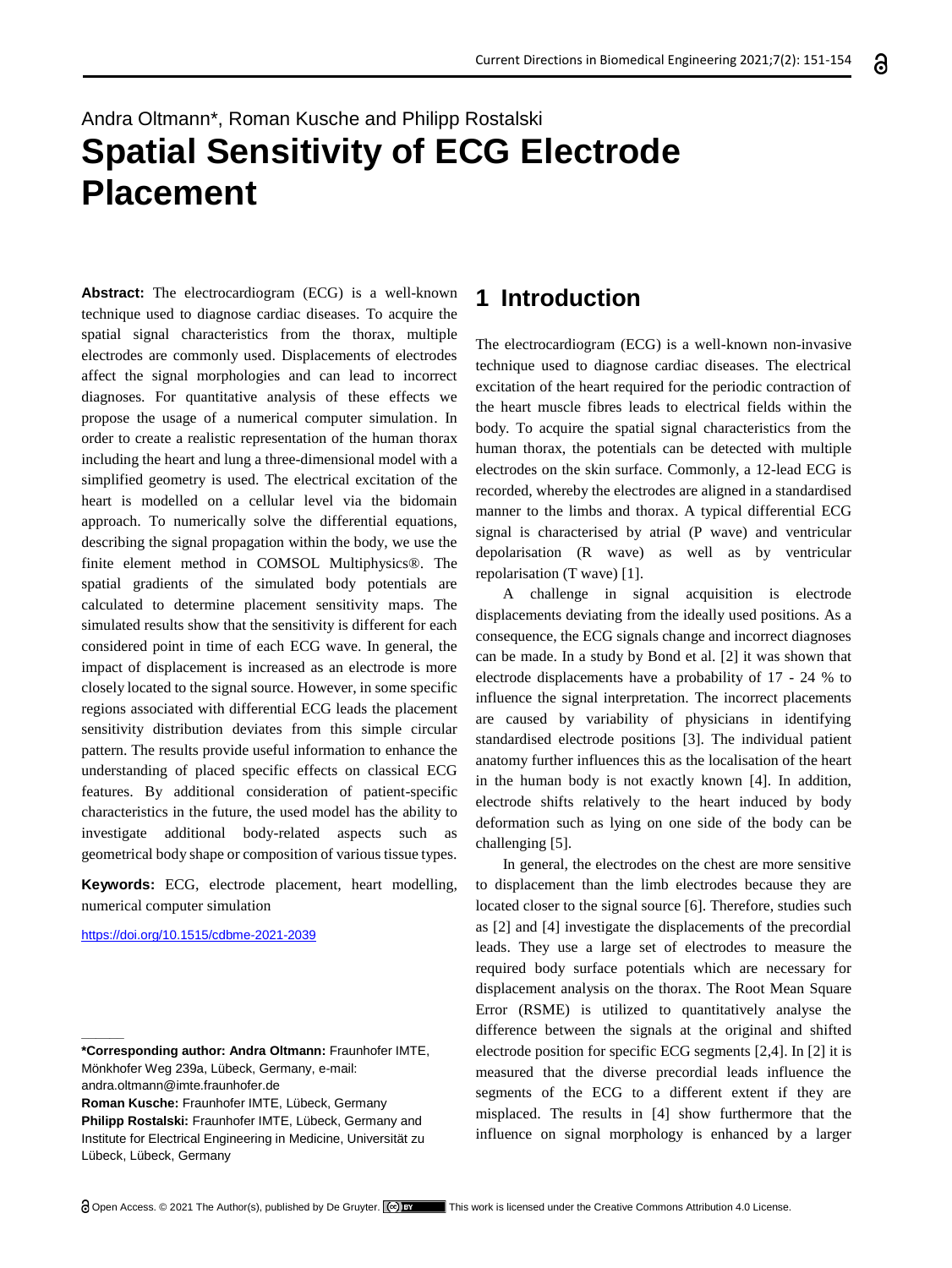displacement. Furthermore, for some electrodes it is relevant in which direction a shift is made [4].

As previously described, a quantitative sensitivity analysis of the whole thorax to electrode displacement is often associated with high effort due to the large number of electrode measurements and is therefore not comprehensively investigated in the literature. For this reason and in order to investigate patient-specific aspects in perspective, we propose the usage of heart modelling combined with numerical computer simulation to obtain placement sensitivity maps for the P, R and T wave of the ECG which visualize the influence of electrode displacements.

#### **2 Methods**

In order to calculate the spatial sensitivity of electrode placement during ECG a numerical computer simulation is performed. To illustrate and demonstrate the possibilities of this approach, a simplified three-dimensional geometry is employed. The model used in this paper is therefore based to the approach of Sovilj et al. [7]. It includes the torso, lungs and the heart with the cardiac chambers and is built up from basic geometric shapes. The heart is divided into seven further subdomains with specific tissue characteristics corresponding to the excitation conduction system. The whole geometry as well as a slice through the heart in the xy-plane is shown in Figure 1 and Figure 2 respectively. The electrical ground (GND) is attached to the lower left corner of the model. The other corners correspond to the standard ECG electrodes  $(VL, VR$  and  $VR)$  used on the limbs.



**Figure 1:** Simplified 3D geometry with torso (a), lungs (b) and heart (c) including the cardiac chambers. GND denotes the electrical ground.  $VR$ ,  $VL$  and  $VF$  are limb electrodes used as standard.



**Figure 2:** Slice through the heart in the xy-plane. The heart is sectioned in sinoatrial node (1), atria (2), atrioventricular node (3), His bundle (4), bundle branches (5), Purkinje fibers (6) and ventricular myocardium (7).

The electrical excitation of the heart is modelled at a cellular level using the bidomain approach based on adjusted FitzHugh-Nagumo equations. These describe an excitable system such as cellular activation in this case [8]. The model governing equations consists of the dependent state variables  $V_i$ : the intracellular potential,  $V_e$ : the extracellular potential, and  $u$ : a variable controlling cellular refractoriness. The intracellular and extracellular electrical conductivities are denoted  $\sigma_i$  and  $\sigma_e$  respectively. The parameters  $a, b, c_1, c_2, d, e, k, A$  and B are region-specific for the heart and modulate the ion current  $i_{ion}$  across the cell membrane. All area-related parameters and the initial state values are taken from [7]. Considering that  $V_m = V_i - V_e$  is the transmembrane voltage, the following set of equations are defined in each area of the heart [7]:

$$
\frac{\partial V_e}{\partial t} - \frac{\partial V_i}{\partial t} + \nabla(-\sigma_e \nabla V_e) = \dot{\mathbf{i}}_{ion} \tag{1}
$$

$$
\frac{\partial V_i}{\partial t} - \frac{\partial V_e}{\partial t} + \nabla(-\sigma_i \nabla V_i) = -i_{ion},
$$
\n(2)

$$
\frac{\partial u}{\partial t} = \text{ke}\left[\frac{V_m - B}{A} - du - b\right].\tag{3}
$$

The ion current  $i_{ion}$  is formulated according to

$$
i_{ion} = kc_1(V_m - B) \left[ a - \frac{V_m - B}{A} \right] \left[ 1 - \frac{V_m - B}{A} \right] + kc_2 u \tag{4}
$$

in the sinoatrial node and

$$
i_{ion} = kc_1(V_m - B) \left[ a - \frac{V_m - B}{A} \right] \left[ 1 - \frac{V_m - B}{A} \right] + kc_2 u (V_m - B) \tag{5}
$$

in all other heart regions respectively. At all inner boundaries of the model which are in contact with the heart, it is specified that there is zero flux for  $V_i$ . The inward flux for  $V_e$  is equal to the current density from the torso and cardiac chambers [7].

To simulate the potentials  $V$  in the volume conductors (torso, lung and cardiac chambers) with the electrical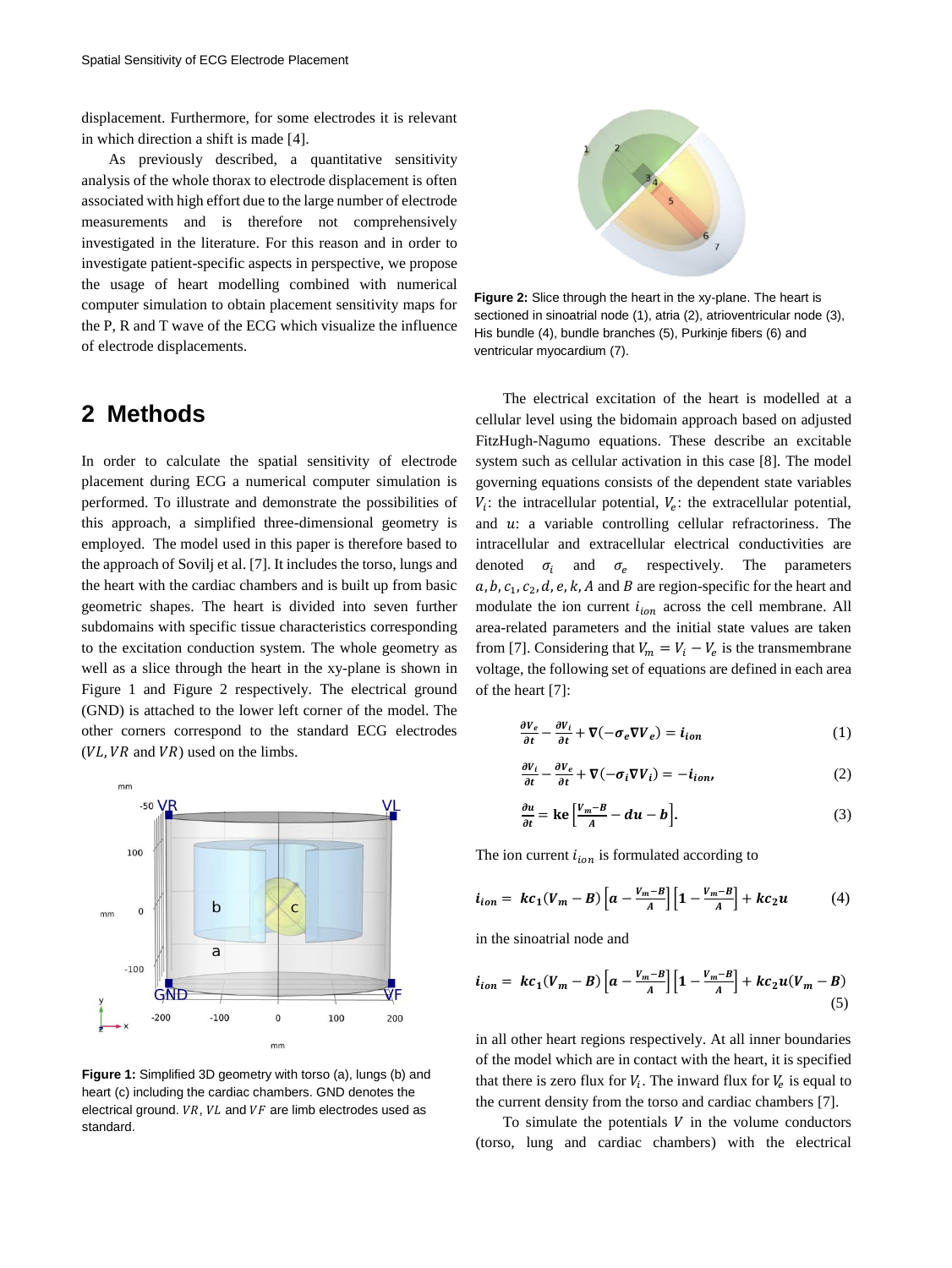conductivities  $\sigma_o$  (see Table 1), the following Laplace equation must be solved in these regions [7]:

$$
\nabla \cdot (-\sigma_o \nabla V) = 0. \tag{6}
$$

**Table 1:** Tissue conductivity values in each domain of the volume conductor [7].

| <b>Domain</b> | <b>Conductivity [S/m]</b> |
|---------------|---------------------------|
| Torso         | 0.2                       |
| Lung          | 0.04                      |
| <b>Blood</b>  | 0.7                       |

All inner boundaries between the heart and the volume conductor are set to  $V = V_e$ . All exterior boundaries considered electrically isolated [7].

To solve the described set of differential equations COMSOL Multiphysics® v. 5.6 (COMSOL AB, Stockholm, Sweden) is used. The resulting mesh of the applied finite element method consists of 865169 tetrahedral volume elements. The maximum element size varies depending on the domain size between 1 mm and 25 mm. The potentials are simulated for a period of 0.8 s with a temporal resolution of 0.5 ms.

To determine and visualize the spatial sensitivity of the electrode placement, the spatial gradients magnitude of the simulated potentials on the torso surface are calculated. The resulting normalized sensitivity maps are evaluated for points in time of P, R and T wave of the ECG. The Einthoven II lead  $(V_{II} = V_F - V_R)$  is used to determine these features. The normalized maps were validated by a convergence study with an increasing number of finite elements.

#### **3 Results**

The simulation results generate a characteristic Einthoven II lead. The signal with the marked evaluated time points of P, R and T wave is shown in Figure 3.



sensitivity. **Figure 3:** Simulated Einthoven II lead with marked evaluated points in time.

As an example, the modelled distribution of the potential  $V$  on the torso surface during the R wave is illustrated in Figure 4. The dipole characteristic of the propagating excitation is clearly visible.



**Figure 4:** Simulated potential distribution on the skin surface during the R wave.

The determined normalized gradient maps demonstrate the spatial sensitivity of electrode placement for the P, R and T wave in Figure 5.



**Figure 5:** Calculated normalized spatial sensitivity maps for the P, R and T wave. Each time point has a different distribution of